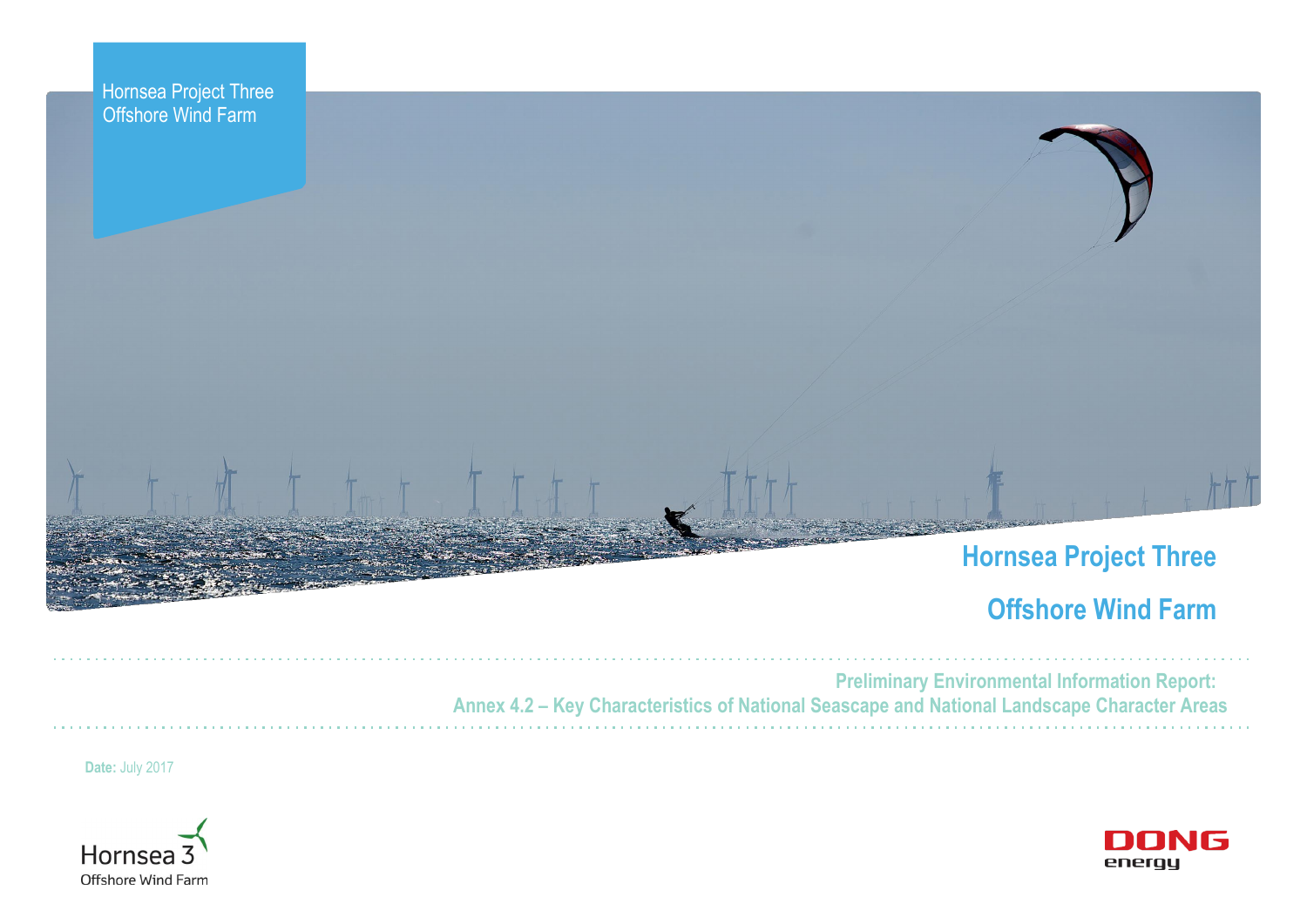



**Environmental Impact Assessment** 

**Preliminary Environmental Information Report**

**Volume 6**

**Annex 4.2 – Key Characteristics of National Seascape and Landscape Character Areas**

Report Number: P6.6.4.2

Version: Final

Date: July 2017

This report is also downloadable from the Hornsea Project Three offshore wind farm website at: www.dongenergy.co.uk/hornseaproject3

| DONG Energy Power (UK) Ltd.                                                                                                               |                             |
|-------------------------------------------------------------------------------------------------------------------------------------------|-----------------------------|
| 5 Howick Place,                                                                                                                           | Prepared by: RPS            |
| London, SW1P 1WG                                                                                                                          | Checked by: Jennifer Brack  |
| © DONG Energy Power (UK) Ltd. 2017. All rights reserved                                                                                   | Accepted by: Jennifer Brack |
| Front cover picture: Kite surfer near one of DONG Energy's UK offshore wind farms © DONG Energy Hornsea<br>Project Three (UK) Ltd., 2016. | Approved by: Sophie Banham  |



**Liability**

This report has been prepared by RPS, with all reasonable skill, care and diligence within the terms of their contracts with DONG Energy Power (UK) Ltd.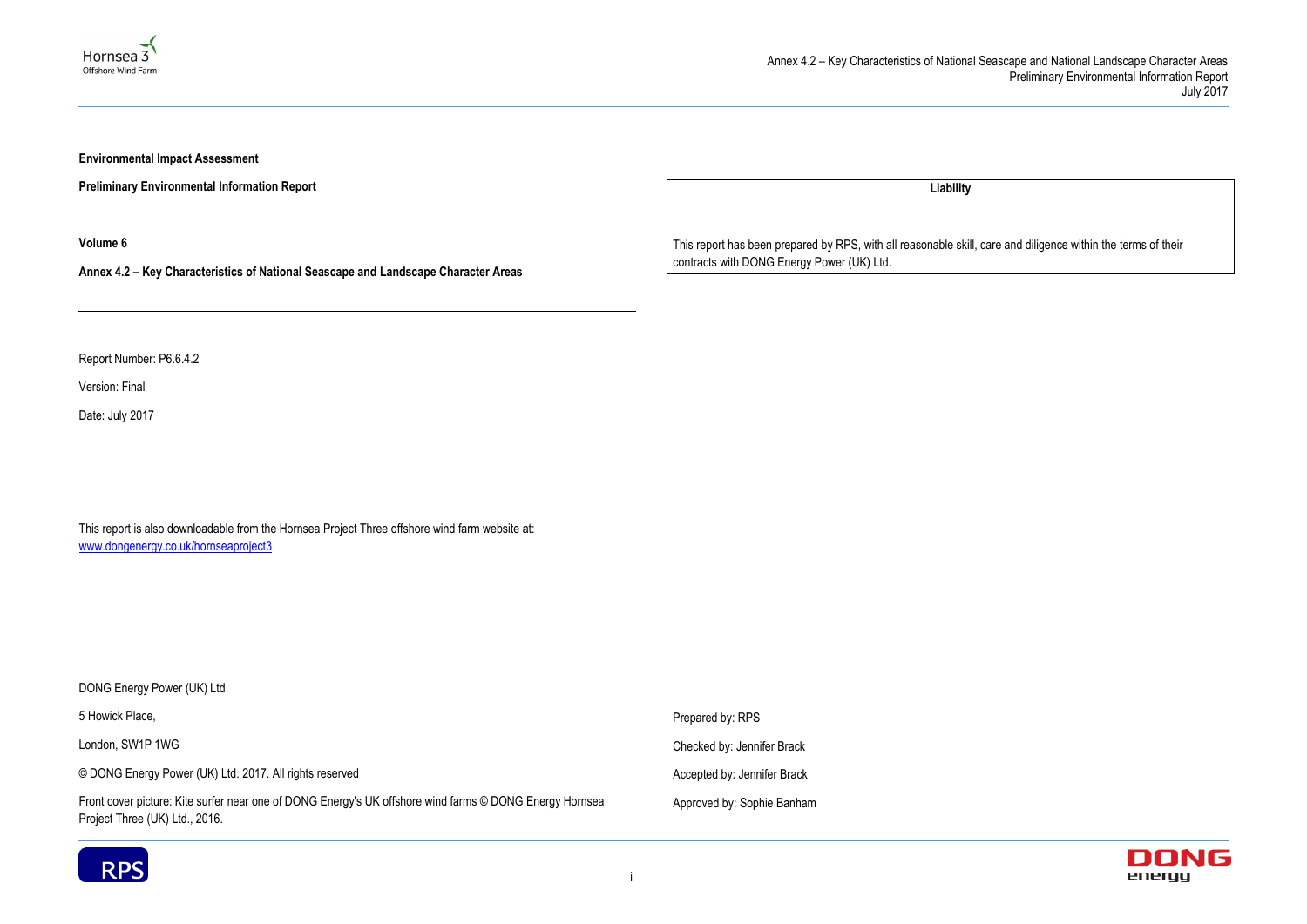



## **Table of Contents**

### **Summary**

This annex lists and describes the key characteristics of the National Seascape and Landscape Character Areas, National Landscape Character types and East of England Landscape Typology, as referred to in volume 3: chapter 4: Landscape and Visual Resources.

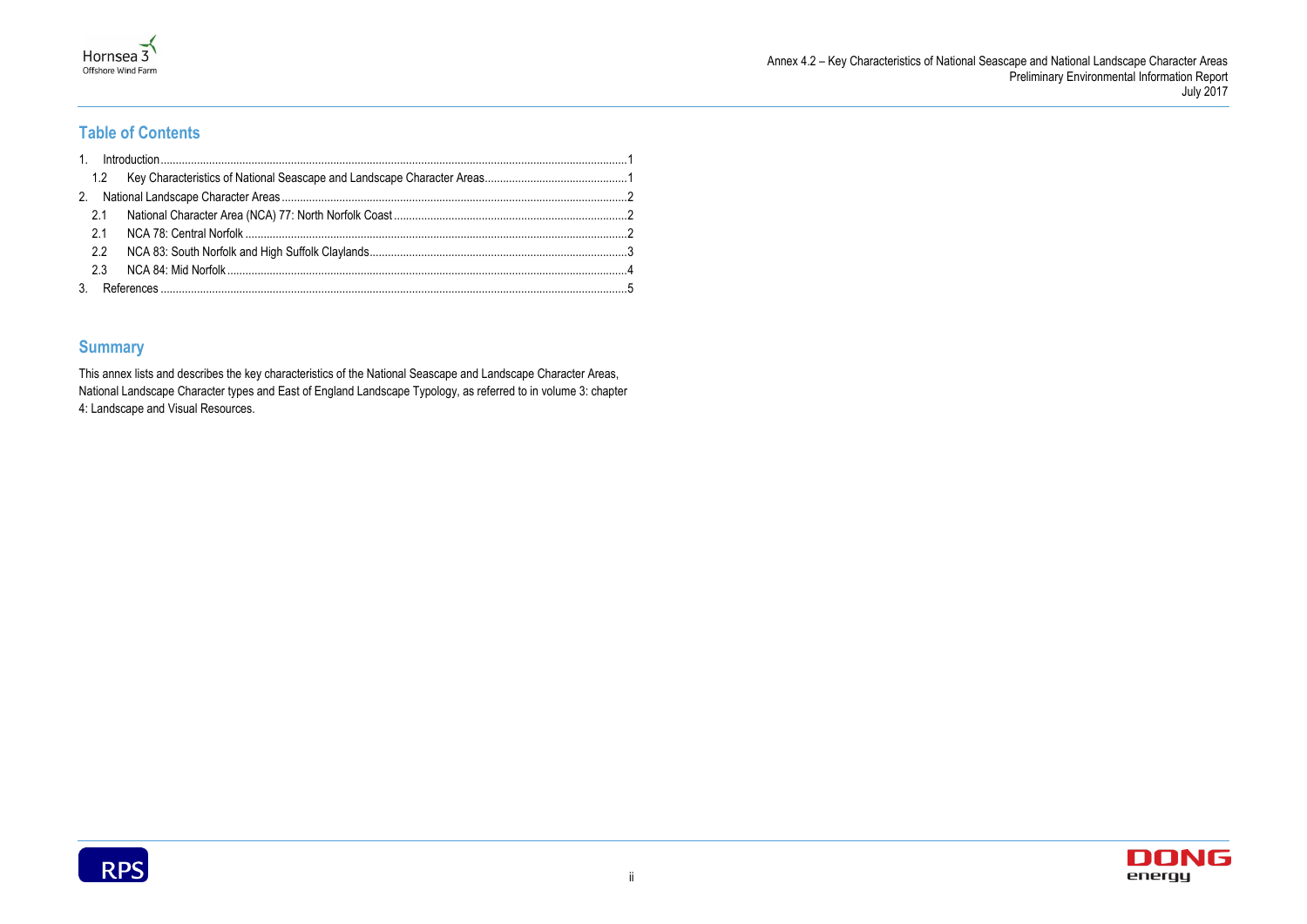

## **Glossary**

| <b>Term</b>                                             | <b>Definition</b>                                                                                                                                                                                                                                                                                                                                                                                                  |
|---------------------------------------------------------|--------------------------------------------------------------------------------------------------------------------------------------------------------------------------------------------------------------------------------------------------------------------------------------------------------------------------------------------------------------------------------------------------------------------|
| Characteristics                                         | Elements, or combinations of elements, which contribute to distinctive landscape character.                                                                                                                                                                                                                                                                                                                        |
| Development                                             | Any proposal that results in a change to the landscape and/or visual environment.                                                                                                                                                                                                                                                                                                                                  |
| Elements                                                | Individual parts which make up the landscape, such as, for example, trees, hedges and buildings.                                                                                                                                                                                                                                                                                                                   |
| Feature                                                 | Particularly prominent or eye-catching elements in the landscape, such as tree clumps, church towers<br>or wooded skylines.                                                                                                                                                                                                                                                                                        |
| Heritage                                                | The historic environment and especially valued assets and qualities, such as historic buildings and<br>cultural traditions.                                                                                                                                                                                                                                                                                        |
| Key characteristics                                     | Those combinations of elements which are particularly important to the current character of the<br>landscape and help to give an area its particularly distinctive sense of place.                                                                                                                                                                                                                                 |
| Land cover                                              | The surface cover of the land, usually expressed in terms of vegetation cover, or lack of it. Related to,<br>but not the same as land use.                                                                                                                                                                                                                                                                         |
| Land use                                                | What land is used for, based on broad categories of functional land cover, such as urban and industrial<br>use and the different types of agriculture and forestry.                                                                                                                                                                                                                                                |
| Landform                                                | The shape and form of the land surface which has resulted from combinations of geology,<br>geomorphology, slope, elevation and physical processes.                                                                                                                                                                                                                                                                 |
| Landscape                                               | An area, as perceived by people, the character of which is a result of the action and interaction of<br>natural and/or human factors.                                                                                                                                                                                                                                                                              |
| Landscape character                                     | A distinct, recognisable and consistent pattern of elements in the landscape that makes one landscape<br>different from another, rather than better or worse.                                                                                                                                                                                                                                                      |
| Landscape Character Areas<br>(LCAs)                     | These are single unique areas which are the discrete geographical areas of a particular landscape<br>type.                                                                                                                                                                                                                                                                                                         |
| Landscape Character Types<br>/Landscape typology (LCTs) | These are distinct types of landscape that are relatively homogenous in character. They are generic in<br>nature in that they may occur in different areas in different parts of the country, but wherever they<br>occur they share broadly similar combinations of geology, topography, drainage patterns, vegetation<br>and historical land use and settlement pattern, and perceptual and aesthetic attributes. |
| National Landscape Character<br>Areas (NCA)             | Broad character areas of the land as defined by Natural England.                                                                                                                                                                                                                                                                                                                                                   |
| National Seascape Character<br>Areas (NSCA)             | Broad character areas of the sea, as defined by Natural England and the Marine Management<br>Organisation                                                                                                                                                                                                                                                                                                          |
| Perception                                              | Combines the sensory (that we receive through our senses) with the cognitive (our knowledge and<br>understanding gained from many sources and experiences).                                                                                                                                                                                                                                                        |
| Seascape                                                | Landscapes with views of the coast or seas, and coasts and adjacent marine environments with<br>cultural, historical and archaeological links with each other.                                                                                                                                                                                                                                                     |
| Statement of Environmental<br>Opportunity               | A statement identifying the environmental qualities, including landscape characteristics, which should<br>be maintained and/or enhanced. It can include education about an area.                                                                                                                                                                                                                                   |
| Tranquillity                                            | A state of calm and quietude associated with peace, considered to be a significant asset in the<br>landscape.                                                                                                                                                                                                                                                                                                      |

### **Acronyms**





| <b>Unit</b> | D                                             |  |
|-------------|-----------------------------------------------|--|
| <b>MMO</b>  | Marine Management Organisation                |  |
| <b>NCA</b>  | National Character Area                       |  |
| <b>RYA</b>  | Royal Yachting Association                    |  |
| SEO         | <b>Statement of Environmental Opportunity</b> |  |

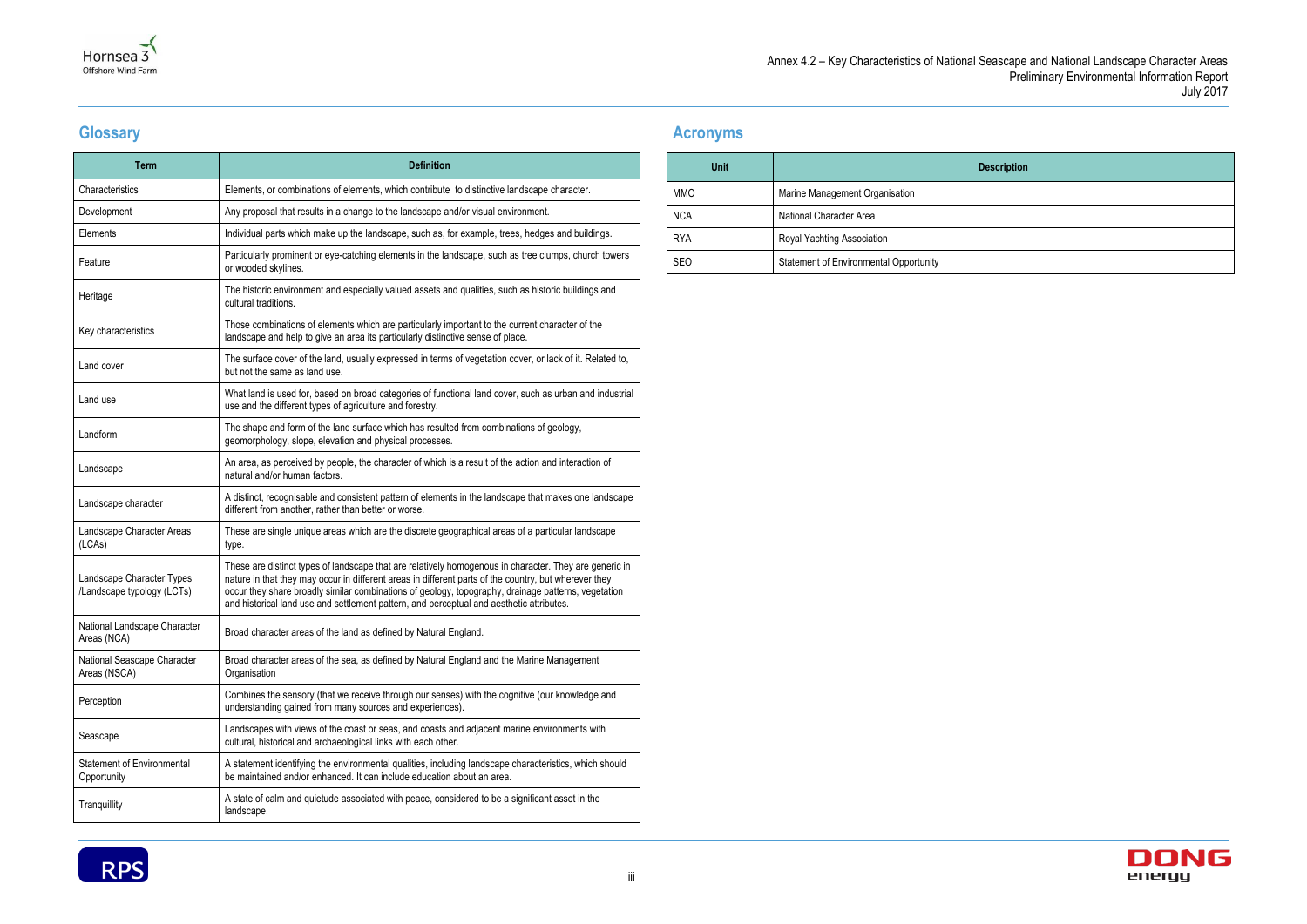

## <span id="page-4-0"></span>**1. Introduction**

- 1.1.1.1 In October 2012 Natural England (NE) published the final version of Report NECR106 'Seascape Characterisation around the English Coast (Marine Plan Areas 3 and 4 and Part of Area 6 Pilot Study)'. The Hornsea Three onshore study area falls covers part of Marine Plan Areas 3 and 4. The study area for the onshore components falls within Marine Management Organisation (MMO) Area 3. Key characteristics for these areas are described below and illustrated on Figure 4.6 in volume 3, chapter 4 Landscape and Visual Resources..
- 1.1.1.2 NE has produced a series of national countryside character reports, which identify the landscape character of England. Key characteristics for the National Character Areas (NCA) that the onshore elements of Hornsea Three lie within are outlined below and illustrated on Figure 4.6 in volume 3, chapter 4 Landscape and Visual Resources.

### <span id="page-4-1"></span>**1.2 Key Characteristics of National Seascape and Landscape Character Areas**

#### **1.2.1 East Midlands Coastal Waters**

#### *Key Characteristics*

- *"Flat, low lying coastal landscape demonstrating a complex array of dynamic natural processes;*
- *Wild and dynamic nature of the seascape with strong wave action over generally shallow waters;*
- *Shallow waters divided by a deeper water channel called The Well;*
- *Extensive submerged sand flats;*
- *Temporal seascape character heavily influenced by the tides and the exposure of vast sand flats at low tide;*
- *Extensive linear coastal geometry creating long sweeping views along the coastline and out to sea;*
- *Gently rolling dune systems and intertidal sand flats supporting a variety of coastal habitats and supporting a rich diversity of wildlife;*
- *Perception of land and sea is strongly influenced by dunes and intertidal areas which present a wild and remote character;*
- *Remote character influenced in places by concentrated urban settlements, commercial activities and both on and offshore wind farm developments;*
- *Sediment accretion influencing coastal economies;*
- *Coastal defence and beach replenishment activity;*
- *Recreational value of seascape represented by coastal resorts with much of the coastal waters recognised as Royal Yachting Association (RYA) racing and sailing areas;*

*Commercial offshore activities such as dredging and dumping have localised influence on benthic* 

- *and pelagic environments;*
- *Important fisheries areas, particularly shellfish fisheries;*
- *Important archaeological features present;*
- *Significant for its buried peat deposits;*
- *WW2 coastal defence infrastructure; and*
- *Extensive areas of salt marsh, and grazing marsh".*

#### **1.2.2 Norfolk Coastal Waters**

#### *Key Characteristics*

*"Extensive linear coastal geometry with open and exposed sandy beaches creating long sweeping* 

*Soft glacial till cliffs that are largely wild and unmanaged – partly vegetated, prone to slippage* 

*Very low lying in places, particularly at the coastal interface of the Norfolk broads where the sea is* 

- *views along the coastline and out to sea;*
- *through ground water infiltration and easily eroded at their toe;*
- *Wide variety of erosion protection measures implemented along much of the coastline;*
- *Extensive systems of offshore mobile sandbanks aligned with the curve of the coast;*
- *Extensive chalk reef habitat;*
- *Visual influence of Cromer Ridge;*
- *hidden from inland behind sea walls;*
- *Important fisheries areas, particularly for shellfish species;*
- *Presence of major shipping routes;*
- *The coastline is recognised as RYA sailing area;*
- *Submerged gas pipelines and Bacton Gas refinery associated with North Sea gas;*
- *Coastal holiday resorts;*
- *activities and both on and offshore wind farm developments;*
- *Important archaeological features present;*
- *Navigation restricted by shingle/sand banks; and*
- *Important area for marine mammals".*



*Remote character strongly influenced in places by concentrated urban settlements, commercial* 

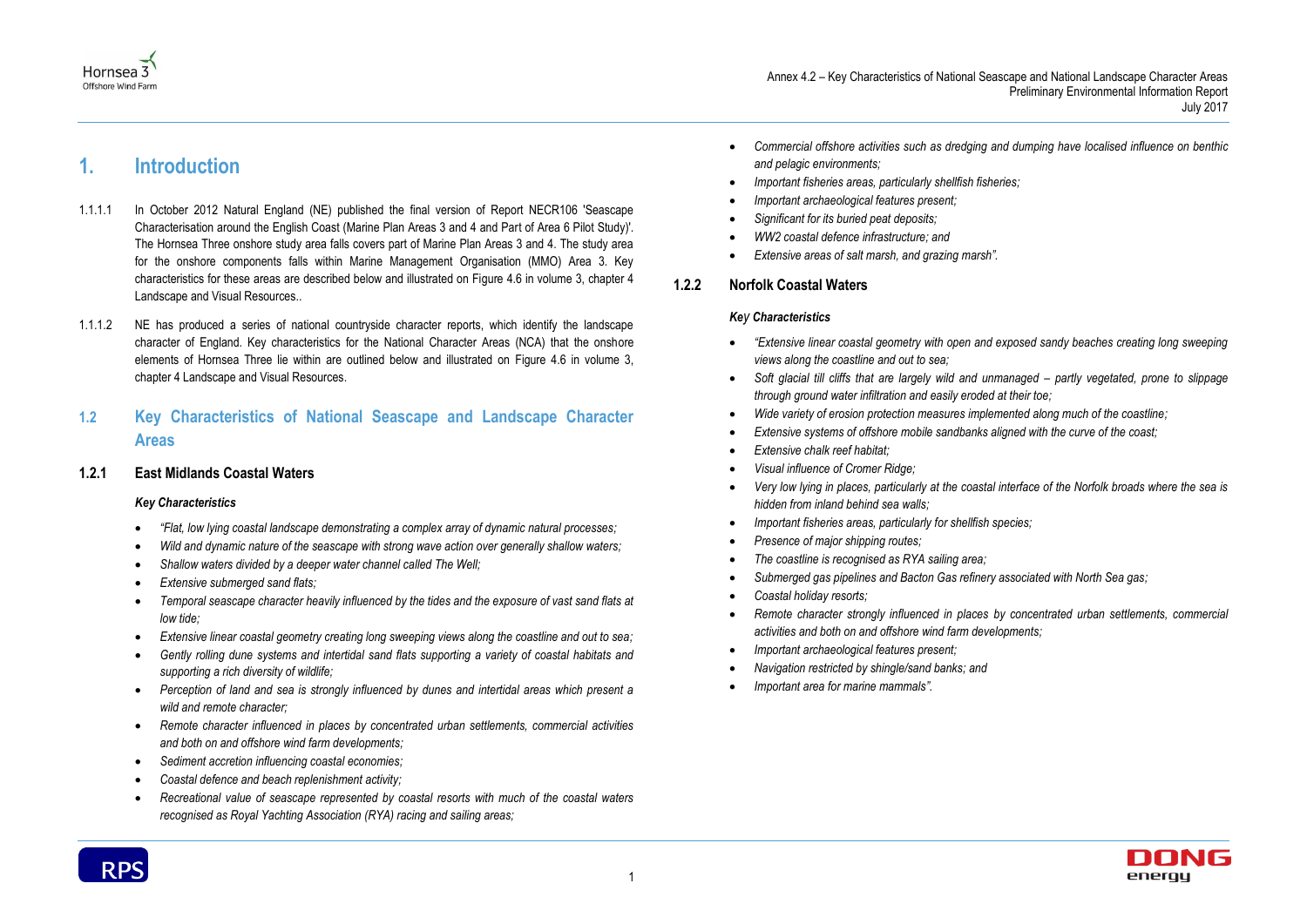



# <span id="page-5-0"></span>**2. National Landscape Character Areas**

### <span id="page-5-1"></span>**2.1 National Character Area (NCA) 77: North Norfolk Coast**

#### **2.1.1 Key Characteristics**

*"A predominantly open, flat and dynamic coastal landscape strongly influenced by North Sea marine sediments, much of it frequently inundated by spring tides owing to its low-lying nature.*

*Scolt Head and Blakeney Point sand banks, where dune and salt marsh vegetation has formed, are coastal storm barriers and an integral part of the sediment transfer system of this dynamic landscape. They are habitats for internationally and nationally important birds, plants and marine life.*

*The rivers Glaven, Stiffkey and Burn are fast-flowing, ecologically rich chalk streams that, along with springs from the underlying chalk, provide freshwater for the internationally important coastal habitats.*

*Agricultural use of the land in the NCA is restricted by the topography and proximity to the sea. Arable land with moderately fertile loamy and clayey soils is found on more elevated areas. On the coastal plain reclaimed freshwater grazing marshes fringed by reed beds, commonly cut for thatching, are key features.*

*Rich and abundant variety of internationally important marine and coastal habitats and species, including intertidal mudflats, sand dunes and wide sandy beaches, shingle banks, salt marsh, reed beds, tidal creeks and harbours.*

*Overall sense of wildness, remoteness and tranquillity with general lack of development provides for long, sweeping views in all directions.*

*Unwooded character overall with very limited tree cover, apart from pine plantations at Holme and Holkham, which are distinctive and visible features.*

*Highly distinctive traditional architecture and use of materials which make use of flint and carr stone, unified by the use of red brick. These buildings are clustered in the villages, which are linked by the A149 coast road, but they are also found in a scatter of isolated farmsteads and houses.*

*A rich archaeological heritage and historic environment provide evidence of a maritime and defensive military past as well as the presence of Palaeolithic/stone-age ancestors.*

*The Norfolk Coast Path National Trail runs through the NCA with links to the Peddars Way in the western extent of the area".*

#### **2.1.2 Statements of Environmental Opportunity**

- 2.1.2.1 The National Character Area profile defines a series of Statements of Environmental Opportunity (SEO) which seek to identify opportunities for protection and enhancement measures within the character area. The following are relevant to the North Norfolk Coast NCA.
- 2.1.2.2 (SEO) 1: *"Conserve and enhance this dynamic, remote and inspiring coastal landscape with its internationally important interrelated habitats of shingle, sand dunes, salt marsh, reed beds, lagoons and mudflats, while allowing for the dynamic coastal processes that are essential to the character of this area, managing coastal squeeze, and addressing the implications of sea level rise resulting from climate change"*.
- 2.1.2.3 SEO 2: *"Plan for and sustainably manage high visitor numbers to the North Norfolk Coast, particularly access to the sea and the National Nature Reserves, while recognising common rights and maintaining a living working landscape, reducing congestion on the rural roads and protecting the tranquillity and beauty which are valued by visitors and local residents"*.
- 2.1.2.4 SEO 3: *"Conserve, manage and increase understanding of an area which is rich in archaeological, historical and cultural heritage, offers wildness and inspiration, wide open views, beauty, a rich mosaic of wildlife habitats and seascapes of international importance, and is a cherished place to live and to visit"*.
- 2.1.2.5 SEO 4: *"Seek to maintain and enhance the distinctive and internationally important intertidal habitat and inshore waters which provide examples of rare geodiversity, estuarine habitat and species and important cultural, historic and economic resources which are valued by local communities"*.

### <span id="page-5-2"></span>**2.1 NCA 78: Central Norfolk**

#### **2.1.1 Key Characteristics**

*"A gently undulating, sometimes flat, landscape dissected by river valleys, with the glacial landform of the Cromer Ridge and dramatic coastal cliffs providing distinctive features to the north.*

*Gravels, sands, chalk erratics and glacial till left behind by the retreating ice of Pleistocene glaciations, and the resulting complexity of soils, determine natural vegetation patterns.*

*Physically dynamic coastline of geomorphological importance, providing a main source of sediment recharge elsewhere along the coast, with internationally important Pleistocene sediment and fossil deposits exposed in eroding coastal cliffs.*

*Underlying chalk aquifer, small fast-flowing chalk rivers and biodiversity rich, wide, lush river valleys with wooded valley slopes, including the internationally important chalk-fed River Wensum.*

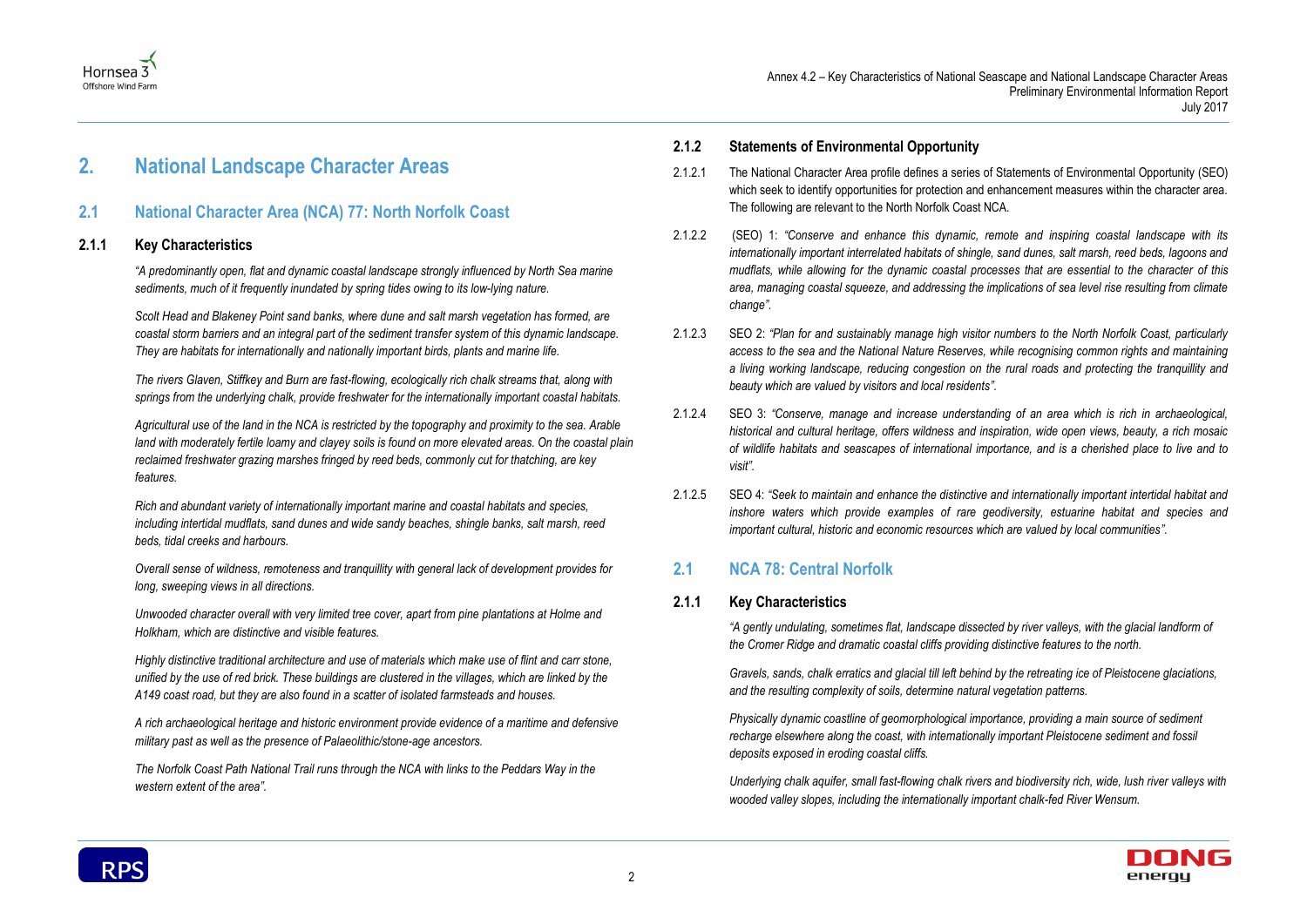





*Tranquil agricultural landscape with extensive areas of arable land, dominated by cereals with breakcropping of sugar beet and oilseed rape, and some pastures along valley floors.*

*Ancient countryside, much of it enclosed by the 16th century, with a sporadically rationalised patchwork field system, sinuous lanes and mixed hedges with hedgerow oaks.*

*Relatively well-wooded landscape, with ancient oak and beech woodland and areas of conifer plantation.*

*Important species, maritime cliff habitats and slopes, alkaline valley fen communities and areas of remnant heathland.*

*Large number of 18th-century estates with their associated parkland, and a great density and stylistic variety of churches, which are often prominent features of the skyline.*

*Coherent vernacular architecture – marked by distinctive red brick and flint buildings with pan-tiled roofs, much dating from the 17th and 18th centuries with some earlier timber frame – is an inherent component of the area's character.*

*A mix of villages and many farmhouses within a complex minor road network, with a traditional pattern of market towns connected by main roads, the coastal holiday resorts of Cromer and Sheringham, and the city of Norwich providing a centre for cultural and economic activity.*

*Dense network of public rights of way including the Peddars Way and Norfolk Coast Path National Trail, with main recreational activity centred on coastal areas".*

#### **2.1.2 Statements of Environmental Opportunity**

SEO 1: *2Work with the local farming community to safeguard future food production, while maintaining the traditional landscape character with its patchwork field system, mixed hedges and pastoral river valleys; enhancing biodiversity, especially in arable margins and hedgerows, geodiversity, water quality and availability, pollination, soil quality, and managing soil erosion; and addressing the impacts of climate change".*

SEO 2: *"Maintain, enhance and restore priority habitats including woodlands, areas of remnant heathland, and the nationally and internationally important Norfolk Valley Fens, chalk river systems (including the River Wensum) and maritime cliff habitats. Seek opportunities to connect fragmented habitats, improving the area for biodiversity and recreation, and enhancing landscape character and resilience to climate change".*

SEO 3: *"Conserve and enhance the historic character of the area while affording protection to heritage assets, biodiversity, geodiversity and water resources, and encouraging sustainable tourism and recreational use and also a sympathetic approach to development in coastal areas, around market towns and towards Norwich"*.

## <span id="page-6-0"></span>**2.2 NCA 83: South Norfolk and High Suffolk Claylands**

#### **2.2.1 Key Characteristics**

*"Large plateau area of chalky glacial till that is generally flat or only gently undulating, but can be locally concave. The edges of the plateau have been dissected by watercourses that form greater slopes, especially along the tributaries of the Waveney.*

*Views are frequently open, only sometimes confined by hedges and trees, with some woodland present. The small valleys support quite confined landscapes with intimate views.*

*Chalk bedrock overlain by glacial till, gravels and sands. Heavy, seasonally waterlogged chalky clay soils occur on the plateau, with small areas of better soils at the edges. The valley bottoms contain areas of glacial outwash deposits as well as some areas of deep peat.*

*Scattered areas of ancient woodland, game copses, shelterbelts, valley floor plantation and carr woodland as well as hedgerow trees provide a treed landscape character, despite much boundary loss.*

*A mix of remnant medieval ancient countryside, some of it with a decidedly coaxial character, although irregular field patterns and large modern amalgamated open fields dominate.*

*Sinuous field boundaries are formed by deep ditches, some with hedgerows and hedgerow trees.*

*Extensive areas of arable land dominated by cereals with break-cropping of sugar beet and oilseed rape, and some pastures along valley floors. Intensive pig and poultry production is common.*

*Remnant parkland, ancient woodlands, commons and greens with a diverse grassland flora. River valleys support areas of ecologically rich unenclosed 'semi-wild' fenland and remnant dry heaths dominated by poor dry grassland.*

*Small slow-flowing rivers and streams and the River Waveney drain the clay plateau. The River Waveney has a relatively large-scale open valley landscape compared with the other river valleys which have narrow valley bottoms. High density of isolated farm ponds in the southern half of the NCA.*

*Historic features include Palaeolithic archaeology, evidence of Roman enclosures, bronze-age and ironage activity, remnant medieval and Tudor deer parks, scattered small parkland estates and Second World War airfields. Round-towered Saxo-Norman and medieval churches and 19th-century windmills are prominent historic landscape features.*

*Large number of isolated moated timber-framed farmhouses and farm buildings with steeply pitched clay-tiled or long-straw thatched roofs. Little flint, some brick (especially in towns).*

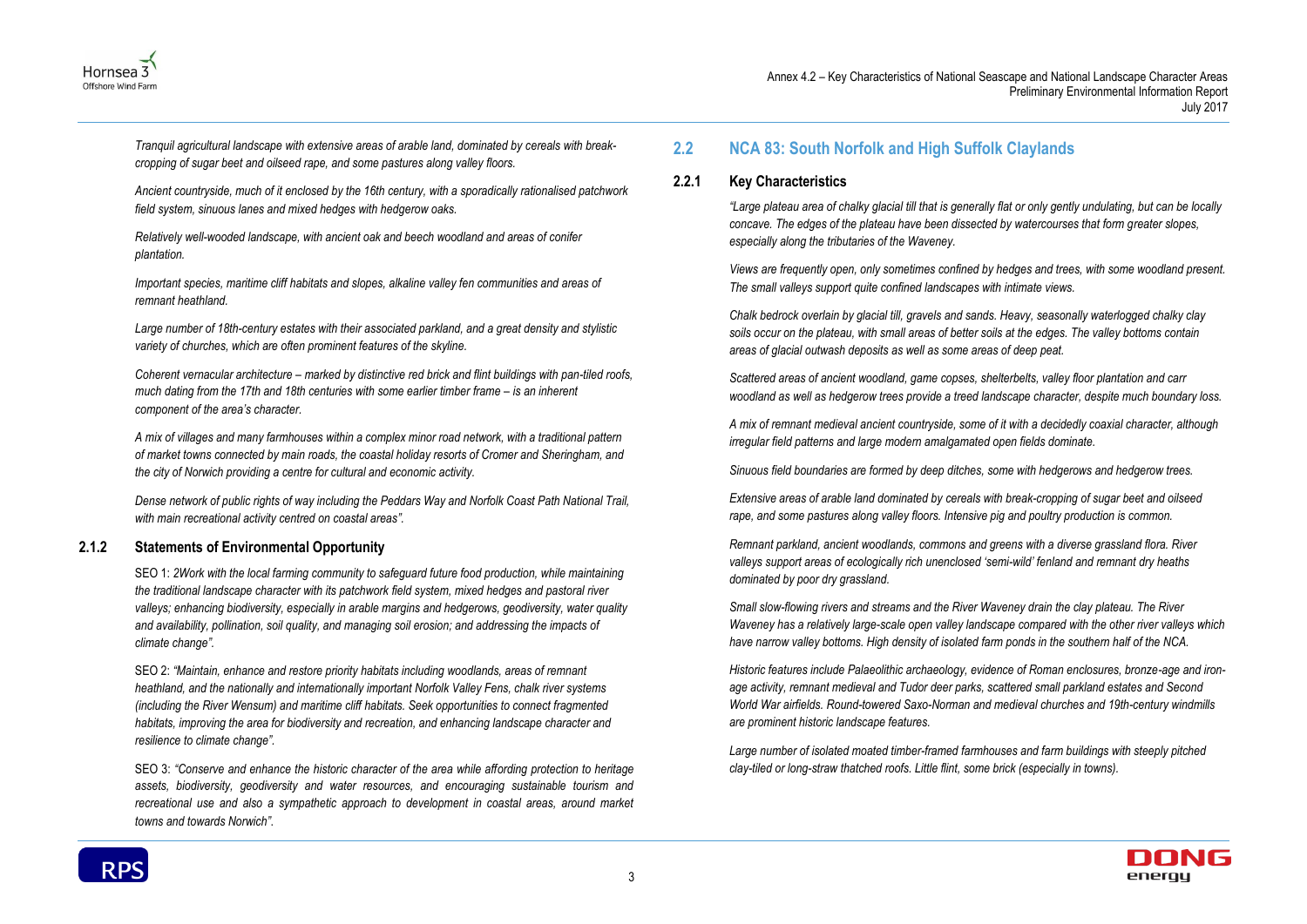



*A dispersed settlement pattern of small nucleated market towns with architectural variety and colour, loosely clustered villages and scattered hamlets. Settlement is often focused around large medieval greens. Many of the market towns have modern extensions.*

*Some major transport links including the Norwich to London main rail line but infrastructure routes are predominantly an extensive network of narrow lanes and byroads.*

*The Mendlesham and Tacolneston masts (tall communications masts), wind turbines at Eye airfield and high-tension overhead power lines are prominent modern features in the landscape".*

#### **2.2.2 Statements of Environmental Opportunity**

SEO 1: *"Maintain and enhance the rural character of the landscape and the contrast between the arable plateau and pastoral river valleys by maintaining agricultural productivity and encouraging sustainable*  land management practices that protect and enhance the landscape, geodiversity and biodiversity *assets while benefiting water quality and water availability, as well as the rural sense of place and of tranquillity".*

SEO 2: *"Encourage measures that conserve and enhance the characteristic historic settlement patterns including notable village commons and greens, and historic features such as moated farmsteads and windmills, ensuring that access and educational opportunities are maximised; and ensure that the design and location of new developments add to the sense of place and history across the NCA".*

*SEO 3: Maintain and enhance the river valleys and their grazed flood plains, as well as the important valley fens and riparian habitats, for their contribution to biodiversity networks, geodiversity, soil quality, water availability and regulating water flow and for their contribution to the traditional rural character of the area.*

SEO 4: *"Protect and enhance the area's ancient semi-natural woodlands, copses, river valley plantations and ancient boundaries including hedgerows and hedgerow trees, through the management of existing and the creation of new woods and hedgerows to benefit biodiversity, landscape character and habitat connectivity, and for the benefits to soil erosion reduction, water infiltration and quality, timber provision and carbon storage".*

### <span id="page-7-0"></span>**2.3 NCA 84: Mid Norfolk**

#### **2.3.1 Key Characteristics**

*"Broadly flat, glacial till plateau dissected by river valleys which create a more intricate landscape to the west of Norwich.*

*Chalk bedrock overlain by gravels, sands and glacial till left behind by the retreating ice of Anglian glaciations, and the resulting complexity of soils, determine natural vegetation patterns.*

*Underlying chalk aquifer; small, fast-flowing chalk streams and biodiversity-rich, wide, lush river valleys with wooded valley slopes, including the internationally important chalk-fed River Wensum.*

*Tranquil agricultural landscape with extensive areas of arable land, dominated by cereals with breakcropping of sugar beet and oilseed rape, and some pastures along valley floors.*

*Ancient countryside, much of it enclosed in the 14th century, with a sporadically rationalised patchwork field system, sinuous lanes and mixed hedges with hedgerow oaks.*

*Largely fragmented, isolated mixed deciduous and pasture woodlands, with a notable area of ancient woodland at Foxley Wood. Important alkaline valley fen communities and areas of remnant heathland.*

*Large number of 18th-century estates with their associated parkland, and a great density and stylistic variety of churches which are prominent features in the landscape.*

*Coherent vernacular architecture – marked by distinctive red brick and flint buildings with pan-tiled roofs, much dating from the 17th and 18th centuries, with some earlier timber frame – is an inherent component of the area's character.*

*A mix of villages and many isolated farmsteads within a complex minor road network, with a traditional pattern of market towns connected by main roads, and the city of Norwich providing a centre for cultural and economic activity.*

*Dense network of public rights of way including bridleways and the Peddars Way and Norfolk Coast Path National Trails.* 

*Overhead power lines are prominent modern features in the landscape".*

#### **2.3.2 Statements of Environmental Opportunity**

SEO 1: *"Work with the local farming community to safeguard future food production, while conserving and enhancing the traditional rural character, long views and strong sense of tranquillity in this area of long-settled, ancient countryside. Manage and enhance farmland habitats – including hedgerows and woodland, field margins and pastoral river corridors – to enhance the area for farmland species (including pollinators), improve water quality and availability in the rivers and aquifer, manage soil erosion and quality, and address the impacts of climate change".*

SEO 2: "*Maintain, enhance and restore priority habitats including woodlands, areas of remnant heathland, and the nationally and internationally important Norfolk Valley Fens and chalk river systems (including the River Wensum), and seek opportunities to connect fragmented sites, improving the area for biodiversity, geodiversity and recreation, and enhancing landscape character and resilience to climate change".*